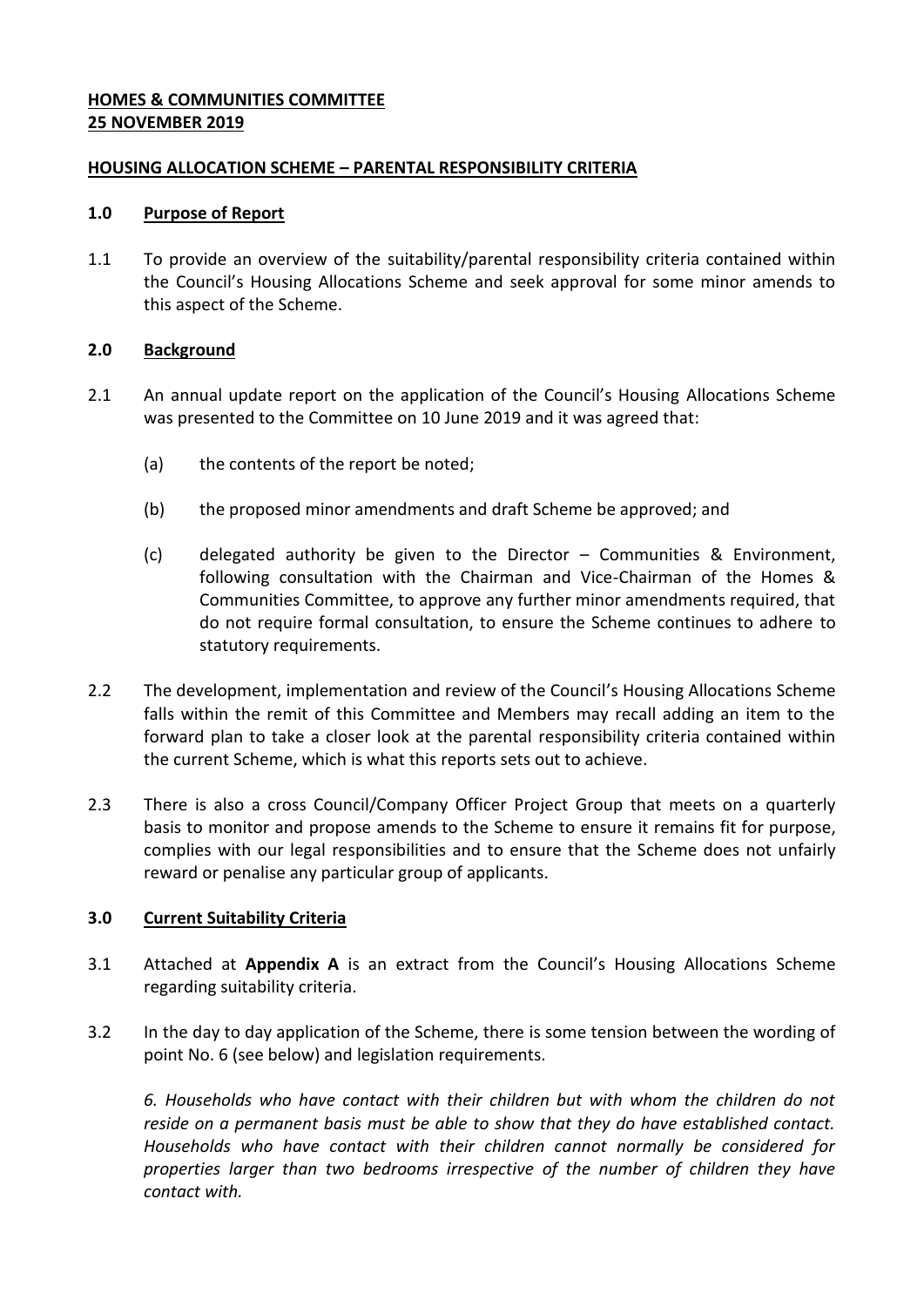#### Housing Act 1996

- 3.3 Under the Housing Act 1996 there is no legal requirement to accommodate children twice and research has found that very few local housing authorities across the country provide a second home for children with separated parents. There are no local housing authorities in Nottinghamshire who provide accommodation in excess of the individuals needs when a child already has a settled home with one parent and this is irrespective of that parents gender. With housing in short supply, research has found that local housing authorities often set their policies to address their local needs and legal requirements as set out in the Housing Act 1996.
- 3.4 As part of the 1996 Act there is a requirement for local housing authorities to support and discharge homelessness duties as described in the Homelessness Reduction Act 2017. When constructing the allocation scheme previously the Council has always included the required discharge mechanism for homeless households.

#### Homelessness Reduction Act 2017

- 3.5 Conversely, the Homelessness Reduction Act 2017 requires local housing authorities to give consideration to a multitude of elements when discharging its statutory homeless duties. These include affordability, location, physical aspects of a property as well as household need. This Act also states that a housing authority is to give due consideration to a separated family and their access arrangements.
- 3.6 Section 8 of the Code of Guidance issued to local housing authorities in February 2018 states 'that for an applicant to be considered to have dependent child/ren there must be actual residence with some degree of permanency or regularity, rather than a temporary arrangement whereby the child/ren are merely staying with the applicant for a limited period.
- 3.7 It also states that 'In circumstances where there is joint or shared custody but the children have a settled home with one parent, there is no automatic requirement for the Council to house the second parent in accommodation suitably sized to house the children for a second time'.
- 3.8 Having considered the legislation and given that the existing suitability criteria within the Scheme facilitates separated parents with access to have a minimum of 2 bedroomed property (dependent upon their other family circumstances/make-up) further minor amends to the Scheme are proposed. This is to ensure there is a consistent and equitable approach regardless of an applicant's route to access social housing (ie general application and homeless application).

#### **4.0 Proposed Amendments**

4.1 The Project Group propose that the following minor amends to the Scheme be approved in relation to suitability/parental responsibility: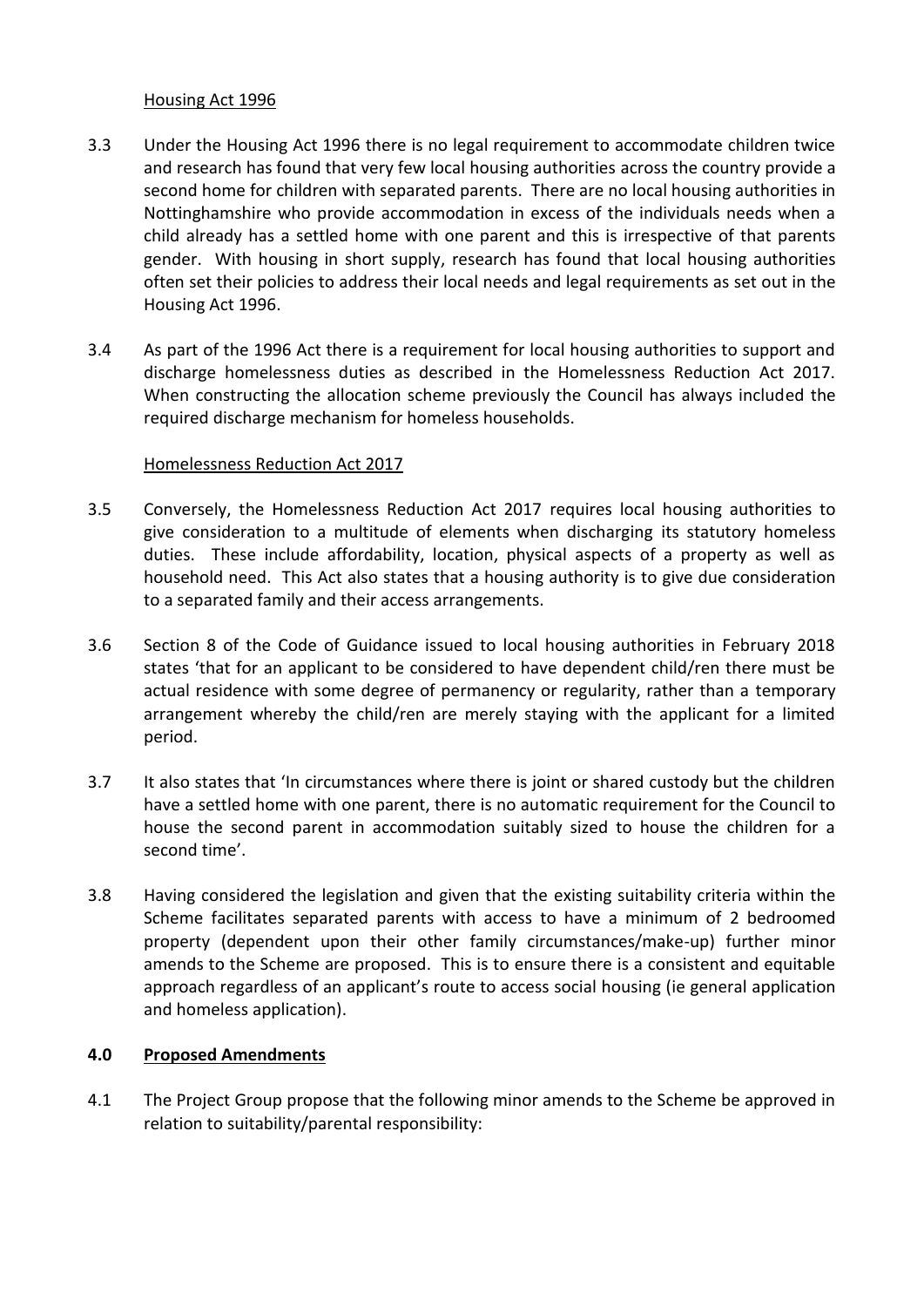| Policy Page   | <b>Existing Policy Text</b>                                                                                                                                                                                                                                                                                                                                                                                                                                                                                                                                                                                                                                                                                                                                                                                                                                                                                                                                                                                                                                      | <b>Replacement Policy Text</b>                                                                                                                                                                                                                                                                                                                                                                                                                                                                         |
|---------------|------------------------------------------------------------------------------------------------------------------------------------------------------------------------------------------------------------------------------------------------------------------------------------------------------------------------------------------------------------------------------------------------------------------------------------------------------------------------------------------------------------------------------------------------------------------------------------------------------------------------------------------------------------------------------------------------------------------------------------------------------------------------------------------------------------------------------------------------------------------------------------------------------------------------------------------------------------------------------------------------------------------------------------------------------------------|--------------------------------------------------------------------------------------------------------------------------------------------------------------------------------------------------------------------------------------------------------------------------------------------------------------------------------------------------------------------------------------------------------------------------------------------------------------------------------------------------------|
| <b>Number</b> |                                                                                                                                                                                                                                                                                                                                                                                                                                                                                                                                                                                                                                                                                                                                                                                                                                                                                                                                                                                                                                                                  |                                                                                                                                                                                                                                                                                                                                                                                                                                                                                                        |
| 15            | Suitability Criteria - No 6                                                                                                                                                                                                                                                                                                                                                                                                                                                                                                                                                                                                                                                                                                                                                                                                                                                                                                                                                                                                                                      |                                                                                                                                                                                                                                                                                                                                                                                                                                                                                                        |
|               | Households who have contact with their<br>children but with whom the children do<br>not reside on a permanent basis must be<br>able to show that they do have<br>established contact. Households who<br>have contact with their children cannot<br>normally be considered for properties<br>larger than two bedrooms irrespective of<br>the number of children they have<br>contact with.                                                                                                                                                                                                                                                                                                                                                                                                                                                                                                                                                                                                                                                                        | If you have a shared residence<br>order<br>staying access<br>for<br>or<br>children, you are not automatically<br>entitled to additional bedrooms<br>for your children. As long as a<br>child/ren have one home of an<br>adequate size, we (The Council)<br>will not normally provide a second<br>home for child/ren.                                                                                                                                                                                   |
| <b>New</b>    | Further to amending the wording of No 6 it is also suggested that the                                                                                                                                                                                                                                                                                                                                                                                                                                                                                                                                                                                                                                                                                                                                                                                                                                                                                                                                                                                            |                                                                                                                                                                                                                                                                                                                                                                                                                                                                                                        |
| Addition      | following point be added for clarification:                                                                                                                                                                                                                                                                                                                                                                                                                                                                                                                                                                                                                                                                                                                                                                                                                                                                                                                                                                                                                      |                                                                                                                                                                                                                                                                                                                                                                                                                                                                                                        |
|               | 7) In determining the size of accommodation required for a household,<br>children will only be counted as part of a household where it can be evidenced<br>that you have the main responsibility for those children and this is where the<br>children will reside as their main home i.e. they are your dependents. In<br>determining this we will take into consideration the individual merits of each<br>case taking into account:<br>The dependency rules as set out in HMRC Child Tax Credit or its<br>$\bullet$<br>equivalent under Universal Credits:<br>Court Orders, legally binding consent order or relevant supporting<br>$\bullet$<br>documentation from a solicitor;<br>Percentage of time spent caring for the children, where the<br>$\bullet$<br>Dependent is staying overnight;<br>The regularity and permanence of the arrangement;<br>Affordability; and<br>$\bullet$<br>Any exceptional circumstances which mean that it is especially<br>necessary for a child to have a home with both parents e.g. for<br>medical or special care needs. |                                                                                                                                                                                                                                                                                                                                                                                                                                                                                                        |
| 15            | Suitability Criteria No 8:<br>A woman with a pregnancy confirmed by<br>an appropriate medical practitioner, will<br>be counted as a household with a child<br>after 36 weeks of pregnancy and<br>therefore qualify for a bedroom each. If<br>she already has one child, the unborn<br>baby will be treated as if it were the<br>same sex.                                                                                                                                                                                                                                                                                                                                                                                                                                                                                                                                                                                                                                                                                                                        | woman with a<br>pregnancy<br>A<br>confirmed<br>by an<br>appropriate<br>medical<br>practitioner,<br>will<br>be<br>counted as a household with a<br>child after 36 weeks of pregnancy<br>therefore<br>qualify for<br>and<br>a a<br>bedroom each. If she already has<br>one child, the unborn baby will be<br>treated as if it were the same sex.<br>If she has two or more dependent<br>children<br>with<br>residing<br>her,<br>consideration<br>for<br>additional<br>bedroom eligibility may be applied |
|               |                                                                                                                                                                                                                                                                                                                                                                                                                                                                                                                                                                                                                                                                                                                                                                                                                                                                                                                                                                                                                                                                  | to the application following the<br>birth of the child.                                                                                                                                                                                                                                                                                                                                                                                                                                                |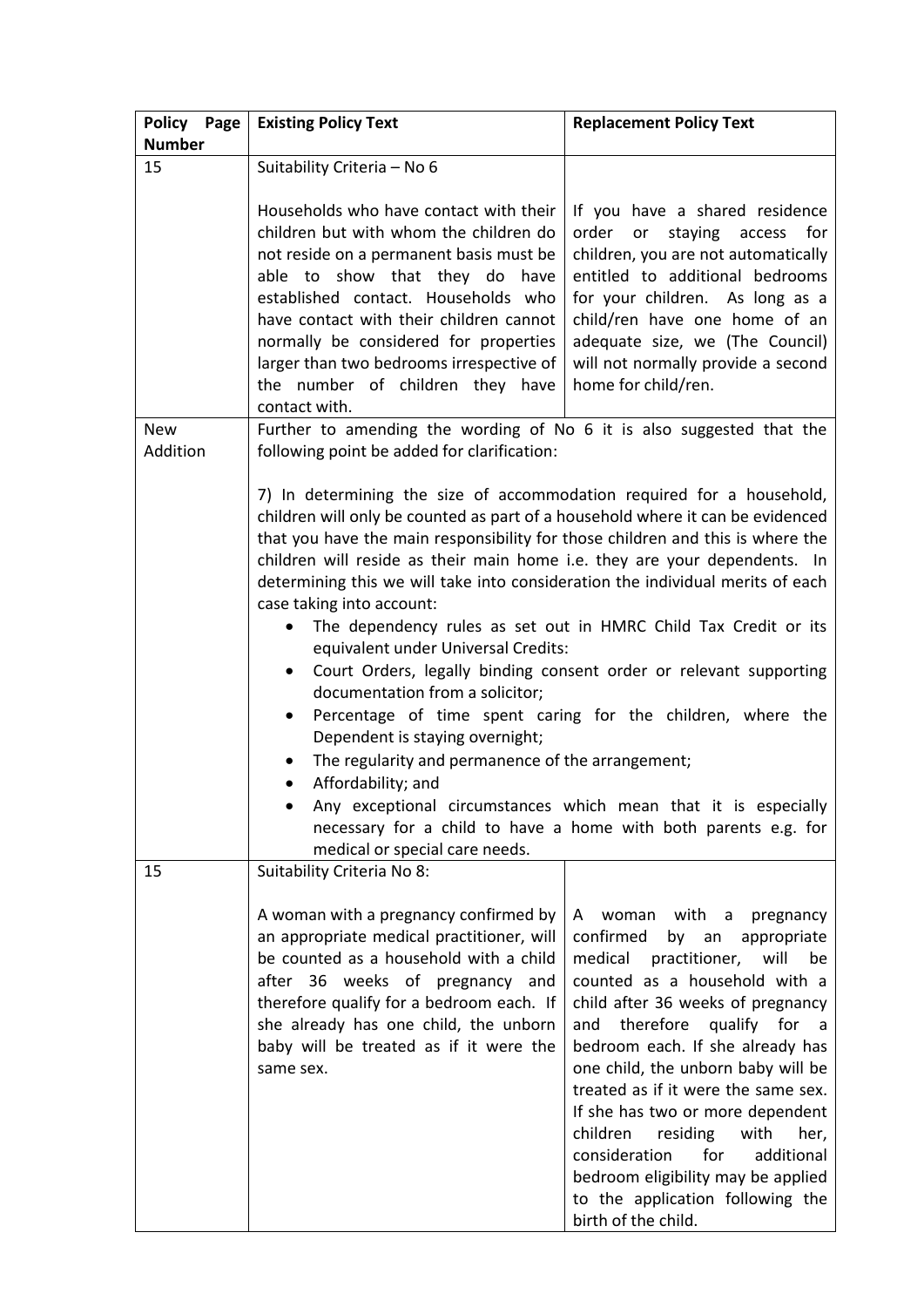| <b>New</b> | Insert an additional category following on from criteria in No 5 cover larger                                                                                                                                                                                                                                                                                                            |  |
|------------|------------------------------------------------------------------------------------------------------------------------------------------------------------------------------------------------------------------------------------------------------------------------------------------------------------------------------------------------------------------------------------------|--|
| Addition   | families and the shortage of larger properties:                                                                                                                                                                                                                                                                                                                                          |  |
|            | If you have a large family that may have little or no prospect of finding a                                                                                                                                                                                                                                                                                                              |  |
|            | property, which is large enough for your needs, we may permit bids for<br>properties smaller than you need.                                                                                                                                                                                                                                                                              |  |
|            |                                                                                                                                                                                                                                                                                                                                                                                          |  |
|            |                                                                                                                                                                                                                                                                                                                                                                                          |  |
|            | In such circumstances, before any amendments are made to your bedroom<br>eligibility; applicant approval will be sought to consent to considering smaller<br>property types. Applicants should note that the Council will not consider<br>offers of accommodation that would make your household statutorily<br>overcrowded and applicants are not required to accept smaller properties |  |
|            | although they may face significant wait times for alternative accommodation.                                                                                                                                                                                                                                                                                                             |  |

- 4.2 In summary, the main reason these proposed amends are being put forward is due to:
	- Homelessness legislation, which does not accommodate children twice;
	- There is greater demand for 2 bedroom properties (for those who need and fully occupy them);
	- Welfare reform does not award rent on two properties to accommodate children twice;
	- Case law states main benefits should not be used to top up housing payments;
	- The remainder of the suitability criteria being set based on need and the Council should be consistent and equitable to all applicants.
- 4.3 The rationale for proposing an additional category covering larger families is due to:
	- A limited number of larger properties with 4 or more bedrooms;
	- Availability/turnover is limited;
	- Unfairly extending the length of time an applicant waits for accommodation due to very limited supply;
	- Making full use of larger 3 bedroom properties with higher permitted numbers without making households statutorily overcrowded;
	- Applicants would have choice to register for a smaller property but again without creating statutory overcrowding;
	- No financial implications for the household as they would fully occupy the accommodation.

# **5.0 Equalities Implications**

5.1 No equalities implications have been identified from the Equalities Impact Assessment carried out by Newark and Sherwood Homes which takes into account the specific needs of persons with protected characteristics to ensure the Council's responsibilities under the Equalities Act 2010 have been fully considered and met. However, the continuation of the scheme as it currently stands is not considered equitable, as households accessing assistance through the housing options/homeless service would be treated differently to general housing applications on the waiting list. There is also potential for financial/affordability implications for applicants who cannot cover their housing costs/access benefits.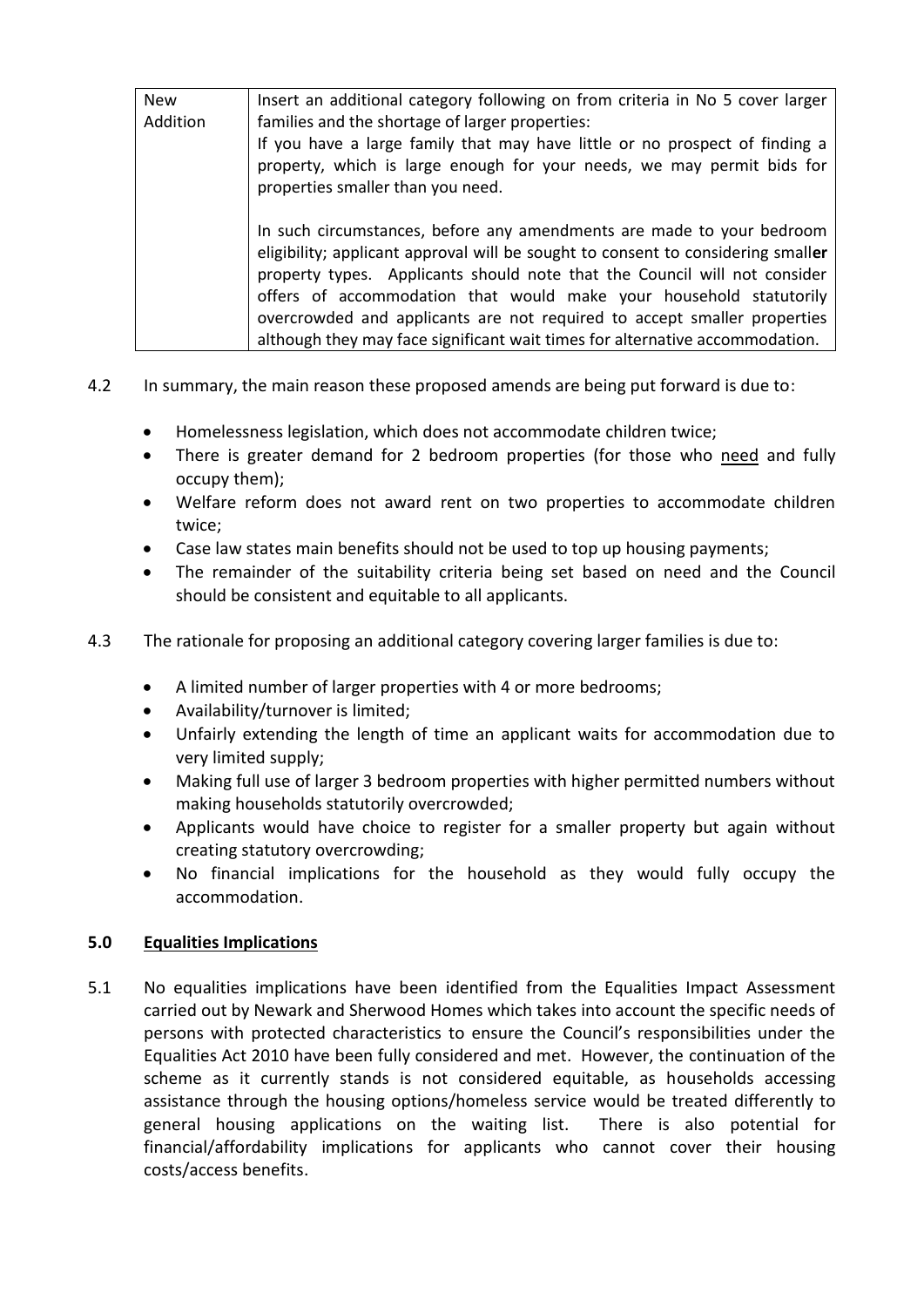### **6.0 Financial Implications** (FIN19-20/9475)

6.1 It is not expected that any of these amendments should have any financial implication however if there are any associated costs with these proposals they will be contained within the Council's allocated revenue budgets.

## **7.0 RECOMMENDATIONS that:**

- **(a) Members note the contents of the report; and**
- **(b) the proposed minor amendments to the Housing Allocations Scheme be approved.**

#### **Reason for Recommendations**

**To ensure the Council has a fit for purpose Housing Allocations Scheme which is a statutory requirement under the Housing Act 1996.**

#### Background Papers

Allocation of Housing and Homelessness (Eligibility) (England) (Amendment) (EU Exit) Regulations 2019 – available from<http://www.legislation.gov.uk/uksi/2019/861/contents/made>

Homelessness Code of Guidance for local authorities – available from <https://www.gov.uk/guidance/homelessness-code-of-guidance-for-local-authorities>

For further information on the content of this report, please contact Maria Cook, Senior Housing Options Officer on ext. 5456 or Leanne Monger, Business Manager – Housing, Health & Community Relations on ext. 5545.

Matt Finch Director - Communities & Environment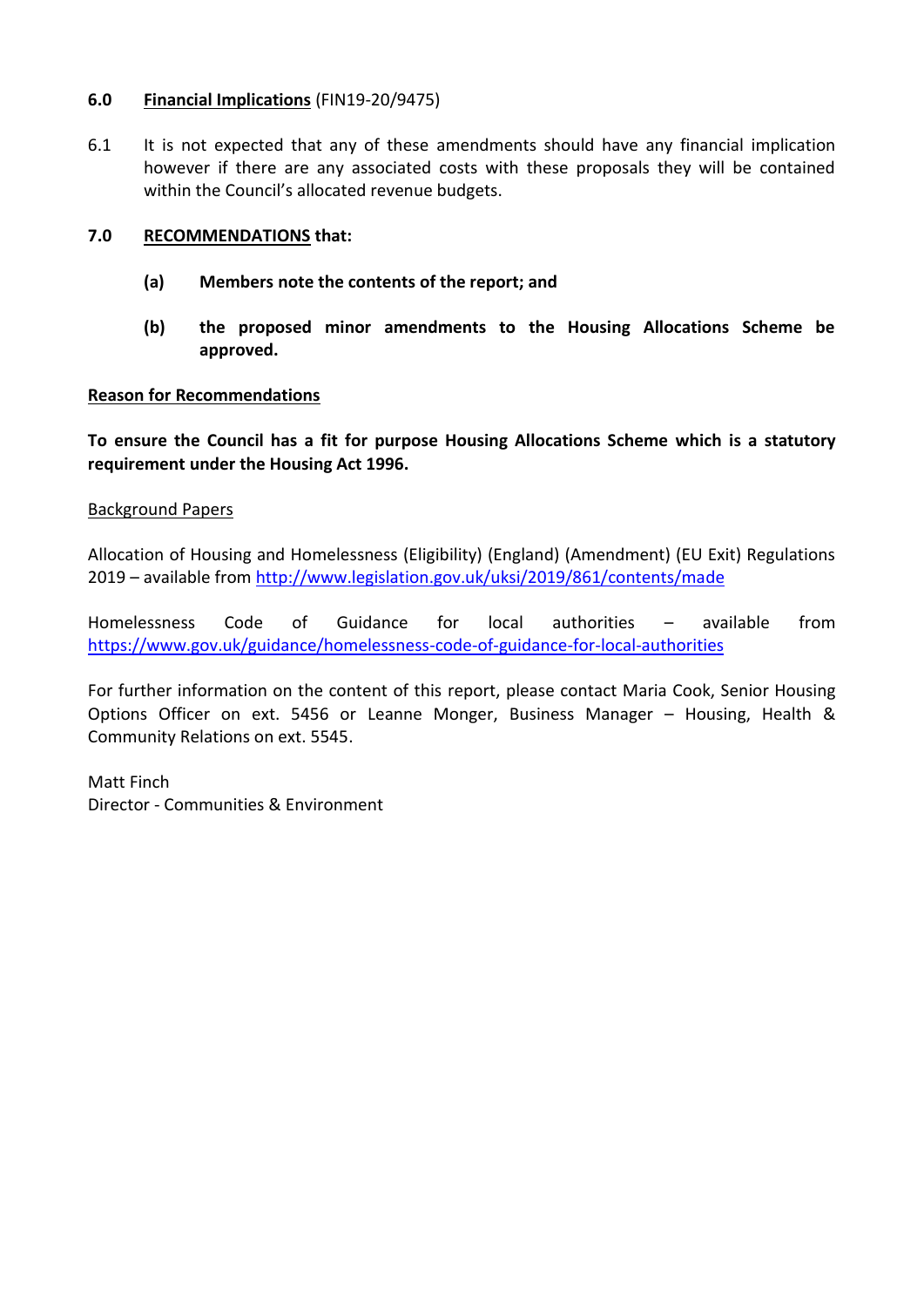### **8. SUITABILITY CRITERIA FOR PROPERTY TYPES**

Applicants should have regard to the criteria stipulated in the advertisement of available properties prior to placing a bid to ensure they meet the required criteria.

Before an offer of accommodation is made, NSH will take into account the suitability and size of the property in relation to the family/number of people seeking accommodation and the financial position.

The outcome of your financial assessment may affect the types of accommodation you/your household are eligible for.

Suitability criteria may be adapted from time to time to reflect the supply and demand of properties, management of stock and overall community housing needs.

To address issues of low demand certain properties have a designated age criteria, therefore the eligibility criteria may be different. Any such differences will be clearly identified when the properties are advertised.

The following will usually be applied:

- 1. Single applicants under 60 are considered to need bedsits/one bedroom.
- 2. An adult requesting to share with another adult (who is not a partner) will require one bedroom each.
- 3. Single/Couples over 60 are eligible for supported accommodation of one or two bedrooms. Applicants under 60 with proven medical need or disability may also be considered for supported one and two bedroom accommodation.
- 4. Married couples, same sex partners and persons' living as man and wife are considered to need one bedroom (unless the partner needs a separate bedroom on proven medical grounds).
- 5. Two dependent children of the same sex or two children under ten of the opposite sex will normally be expected to share a bedroom. Dependent children are defined as children less than 18 years who live with the applicant and where the applicant is the parent or guardian and in receipt of Child Benefit or the child is in higher education.
- 6. Households who have contact with their children but with whom the children do not reside on a permanent basis must be able to show that they do have established contact. Households who have contact with their children cannot normally be considered for properties larger than two bedrooms irrespective of the number of children they have contact with.
- 7. Foster carers or those adopting children who require additional bedrooms will be assessed on an individual basis in liaison and as confirmed in writing by relevant social care departments.
- 8. A woman with a pregnancy confirmed by an appropriate medical practitioner, will be counted as a household with a child after 36 weeks of pregnancy and therefore qualify for a bedroom each. If she already has one child, the unborn baby will be treated as if it were the same sex.

Applicants are suitable for accommodation designated as supported accommodation if:

1. The Applicant or partner are 60 years of age or over.